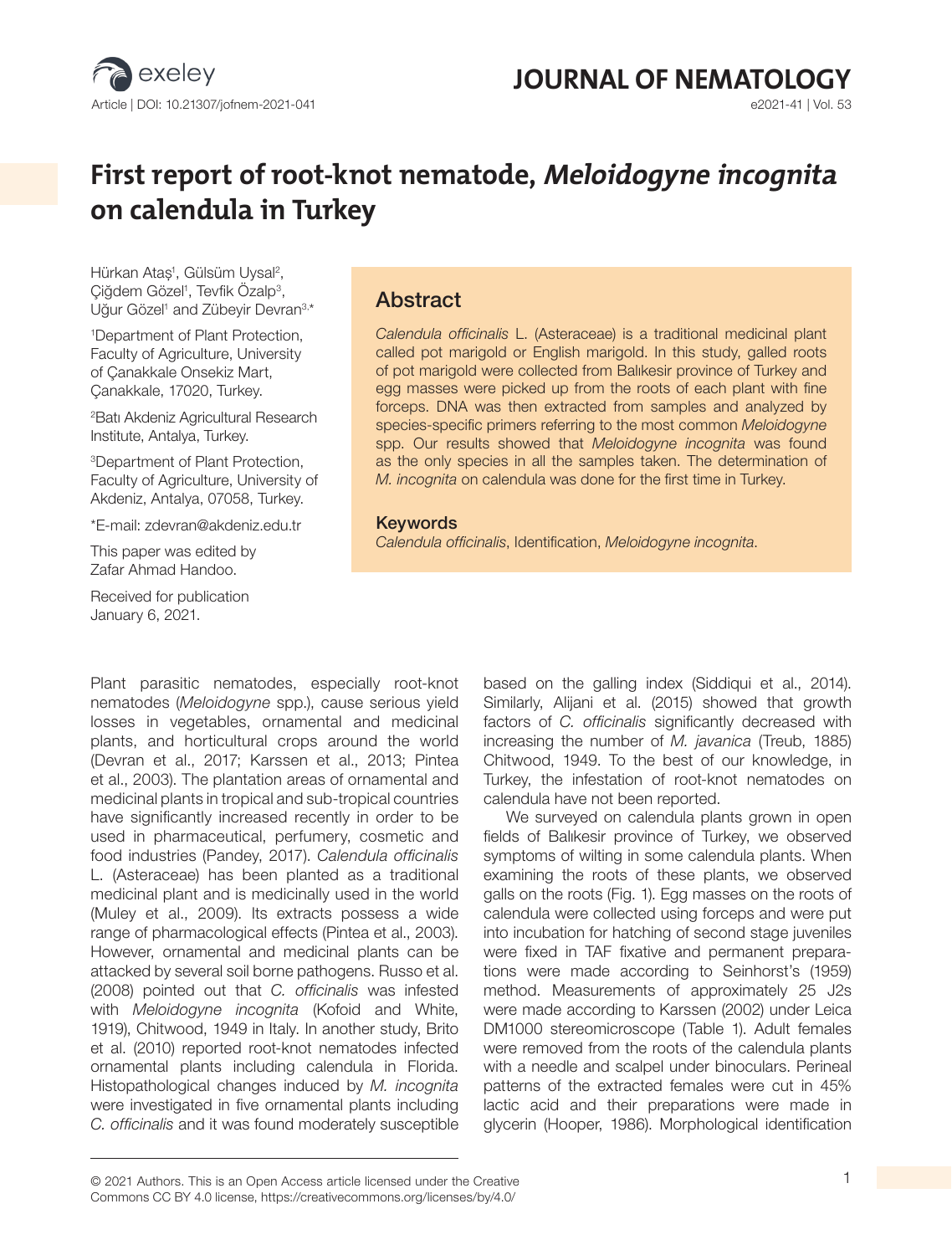

Figure 1: Galls caused by *Meloidogyne incognita* on the root of *Calendula officinalis* L.

# Table 1. Morphometric characters of second-stage juveniles (J2) of *Meloidogyne incognita* on *Calendula officinalis.*

| <b>Diagnostic characters</b> | This study                                                          | Whitehead (1968) | Eisenback and<br>Triantaphyllou (1991) |
|------------------------------|---------------------------------------------------------------------|------------------|----------------------------------------|
| Body length<br>Body width    | $399.79 \pm 8.09$ (389.27-418.95)<br>$13.87 \pm 0.86$ (12.18-15.28) | 360-393          | 346-463                                |
| Body width at stylet base    | $8.98 \pm 0.33$ (7.96-9.60)                                         |                  |                                        |
| Body width at anus           | $9.99 \pm 0.68$ (8.73-11.28)                                        |                  |                                        |
| Stylet length                | $10.57 \pm 0.66$ (9.13-11.91)                                       | 10               | $10 - 12$                              |
| <b>DGO</b>                   | $3.02 \pm 0.37$ (2.30-3.94)                                         | $2 - 2.5$        | $2 - 3$                                |
| Tail length                  | $44.93 \pm 3.16$ (39.15-52.00)                                      |                  | $42 - 63$                              |
| Excretory pore to head end   | 76.78±5.59 (61.67-85.95)                                            |                  |                                        |
| Body width at excretory pore | $12.78 \pm 0.56$ (11.65-14.73)                                      |                  |                                        |
| a                            | $28.91 \pm 1.57$ (25.94-32.55)                                      | $29 - 33$        |                                        |
| b                            | $5.47 \pm 0.29$ (4.92–5.92)                                         |                  |                                        |
| C                            | $8.94 \pm 0.64$ (7.63-10.07)                                        | $8 - 9.4$        |                                        |
| $\rm C'$                     | $4.51 \pm 0.37$ (3.87-5.31)                                         |                  |                                        |

Note: All measurements are in µm and in the form: mean±s.d. (range).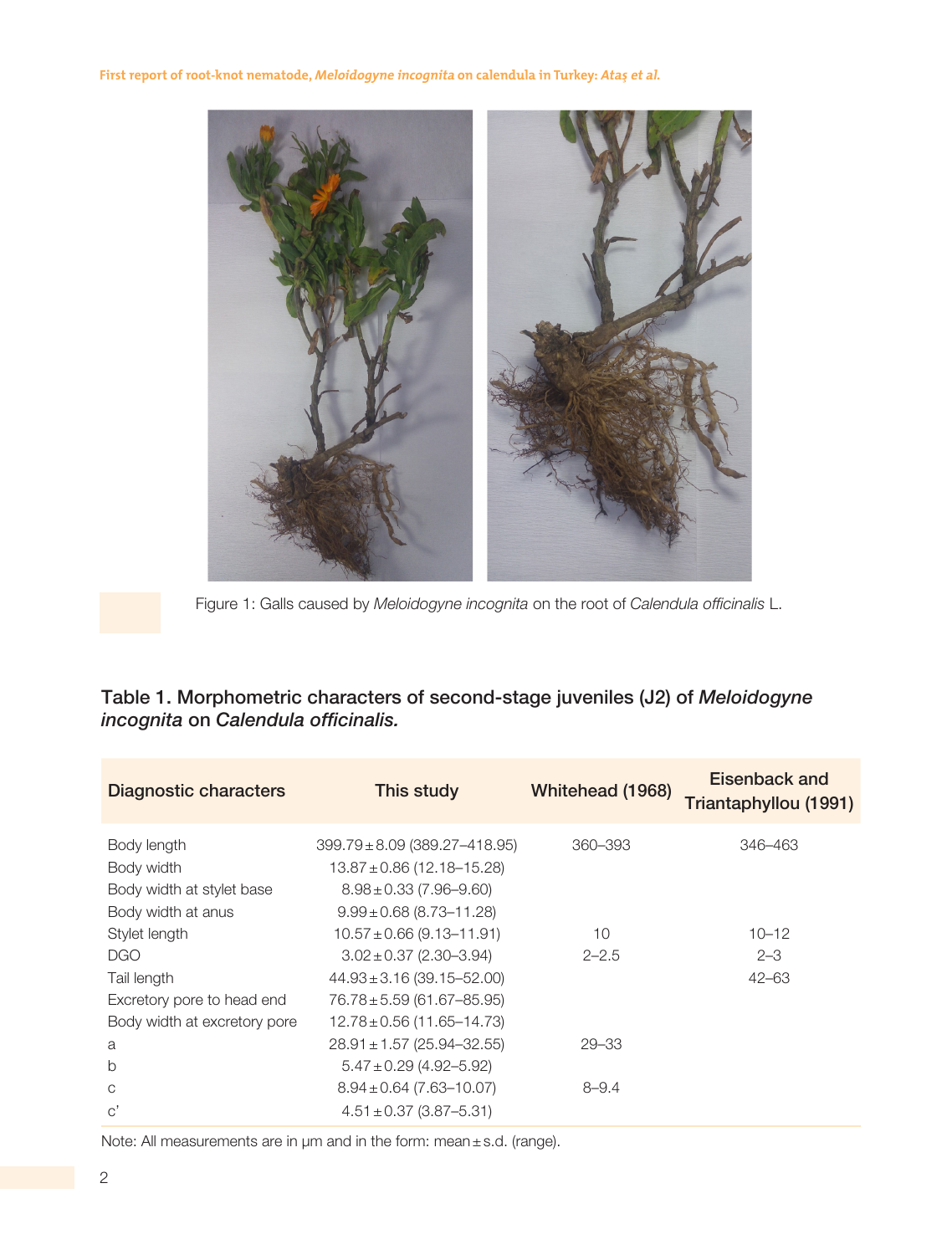was made by us according to Jepson (1987) and Karssen (2002) (Fig. 2). The overall morphology and morphometric measurements of this population appear to be similar to *M. incognita* (Eisenback and Triantaphyllou, 1991; Whitehead, 1968). For molecular identification of *Meloidogyne* sp., genomic, DNA was isolated from J2s using the High Pure PCR Template Preparation Kit (Roche). Subsequently, DNA was analyzed by species-specific primers referring to common root-knot nematode species *M. incognita*, *M. javanica*, *M. arenaria* (Neal, 1889) Chitwood, 1949, *M. hapla* (Chitwood, 1949), *M. fallax* (Karssen, 1996), and *M. chitwoodi* (Golden et al., 1980) (Devran et al., 2018; Randig et al., 2002; Wishart et al., 2002; Zijlstra et al., 2000). PCR reactions were carried out in a SimpliAmp™ Thermal Cycler (Applied Biosystems, CA, USA) according to Özalp et al. (2020). PCR products were run on a 2% agarose gel in 1X TAE buffer. Agarose gel was dyed with Xpert Green DNA Stain and viewed using the Gel iX Imager (Intas Science, Göttingen, Germany). *M. incognita*-specific inc-K14F/inc-K14R primers (Randig et al., 2002) and MincF1/MincR1 primer set (Devran et al., 2018) primers only produced an expected approximately 400 and 150bp products, respectively, but other primers failed to amplify any products (Fig. 3).

This is the first report identification of *M. incognita* on calendula in Turkey. It was also reported for the



Figure 2: *Meloidogyne incognita* (Kofoid & White, 1919) from *Calendula officinalis* A: Anterior end region, B: Tail region, C-D: Perineal pattern (Scale bar: 20µm).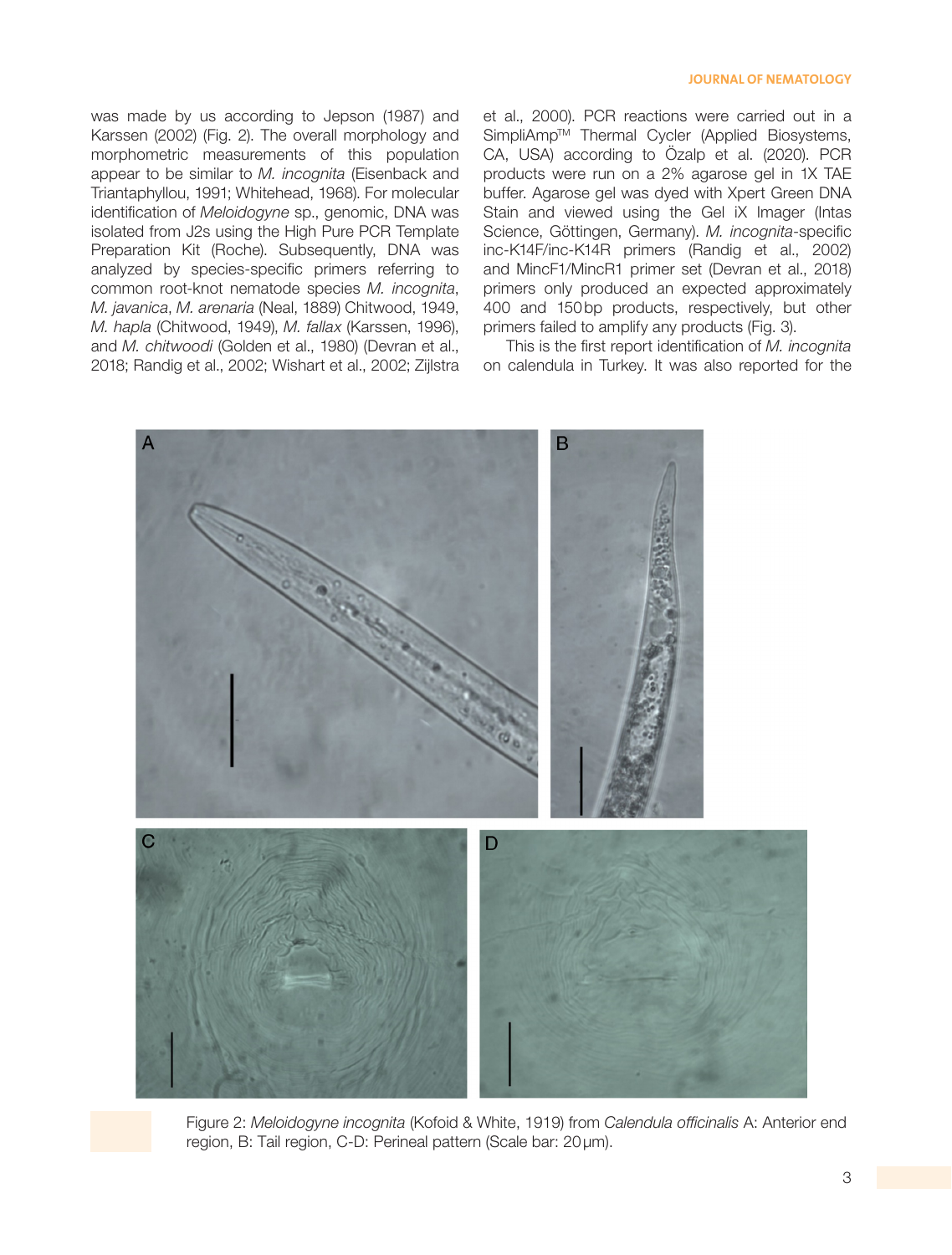**First report of root-knot nematode,** *Meloidogyne incognita* **on calendula in Turkey: Atas et al.** 



Figure 3: Amplified DNA of using *Meloidogyne incognita-*specific primers A: MincF1/MincR1 primer set, B: Inc-K14F/Inc-K14R primer set. M: DNA Ladder, Hibrigen 100bp; BA1-BA5: Samples; S6: *M. incognita* (positive control); W: Water.

first time that plant parasitic nematodes on calendula in Turkey. The results demonstrated that calendulagrowing areas in Balıkesir province were infested with *M. incognita.* These findings are important information for floriculturists and can be used to manage the damage caused by *M. incognita.*

# **References**

Alijani, Z., Olia, M., Sharifnabi, B. and Jaimand, K. 2015. Effect of different inoculum densities of rootknot nematode, *Meloidogyne javanica* on progress of disease and production of secondary compounds in pot marigold, *Calendula officinalis*, Iranian Journal of Plant Pathology 51:215–25.

Brito, J. A., Kaur, R., Cetintas, R., Stanley, J. D., Mendes, M. L., Powers, T. O. and Dickson, D. W. 2010. *Meloidogyne* spp. infecting ornamental plants in Florida. Nematropica 40:87–103.

Chitwood, B. G. 1949. Root-knot nematodes Part 1. A revision of the genus *Meloidogyne* Goeldi, 1987. Proceedings of the helminthological Society of Washington 16:90–104.

Devran, Z., Mıstanoğlu, İ. and Özalp, T. 2017. Occurrence of mixed populations of root-knot nematodes in vegetable greenhouses in Turkey, as determined by PCR screening. Journal of Plant Diseases and Protection 124:617–30.

Devran, Z., Polat, İ., Mıstanoğlu, İ. and Baysal, Ö. 2018. A novel multiplex PCR tool for simultaneous detection of three root-knot nematodes. Australasian Plant Pathology 47:389–92.

Eisenback, J. D., Triantaphyllou, H. H. 1991. Rootknot nematodes: *Meloidogyne* species and races. Manual of Agricultural Nematology, 1:191–274.

Golden, A. M., O'Bannon, H., Santo, G. S. and Finley, A. M. 1980. Description and SEM observations of *Meloidogyne chitwoodi* n. sp. (Meloidogynidae), a root-knot nematode on potato in the Pacific Northwest. Journal of Nematology 12:319–27.

Hooper, D. J. 1986. Extraction of free-living stages from soil, In Southey, J. F. (Ed.), Laboratory Methods for Work with Plant Soil Nematodes, London: Her Majesty's Stationary Office, pp. 5–30.

Jepson, S. B. 1987. Identification of Root-knot Nematodes *Meloidogyne* species CABI Wallingford, p. 265.

Karssen, G. 1996. Description of *Meloidogyne fallax* n. sp. (Nematoda: Heteroderidae), a root-knot nematode from the Netherlands. Fundamental and Applied Nematology 19:593–600.

Karssen, G. 2002. The plant parasitic nematode genus *Meloidogyne* Goeldi, 1892 (Tylenchida) in Europe. Leiden: Brill Academic Publishers.

Karssen, G., Wesemael, W. and Moens, M. 2013. "Root-knot nematodes". In Perry, R. N. and Moens, M. (Eds), Plant Nematology, 2nd ed., Wallingford: CAB International, pp. 59–90.

Kofoid, C. A. and White, A. W. 1919. A new nematode infection of man. Journal of the American Medical Association 72:567–9.

Muley, B., Khadabadi, S. and Banarase, N. 2009. Phytochemical constituents and pharmacological activities of *Calendula officinalis* Linn (Asteraceae): a review. Tropical Journal of Pharmaceutical Research 8:455–65.

Neal, J. C. 1889. The root-knot disease of the peach, orange and other plants in Florida due to the work of Anguillula, Bulletin US Bureau of Entomology.

Özalp, T., Könül, G., Ayyıldız, Ö., Tülek, A. and Devran Z. 2020. First report of root-knot nematode *Meloidogyne arenaria*, on lavender in Turkey. Journal of Nematology 52:1–3.

Pandey, R. 2017. Diseases of medicinal and aromatic plants: insights in nematode biomanagement. Indian Phytopathology 70:12–21.

Pintea, A., Bele, C., Andrei, S. and Socaciu, C. 2003. HPLC analysis of carotenoids in four varieties